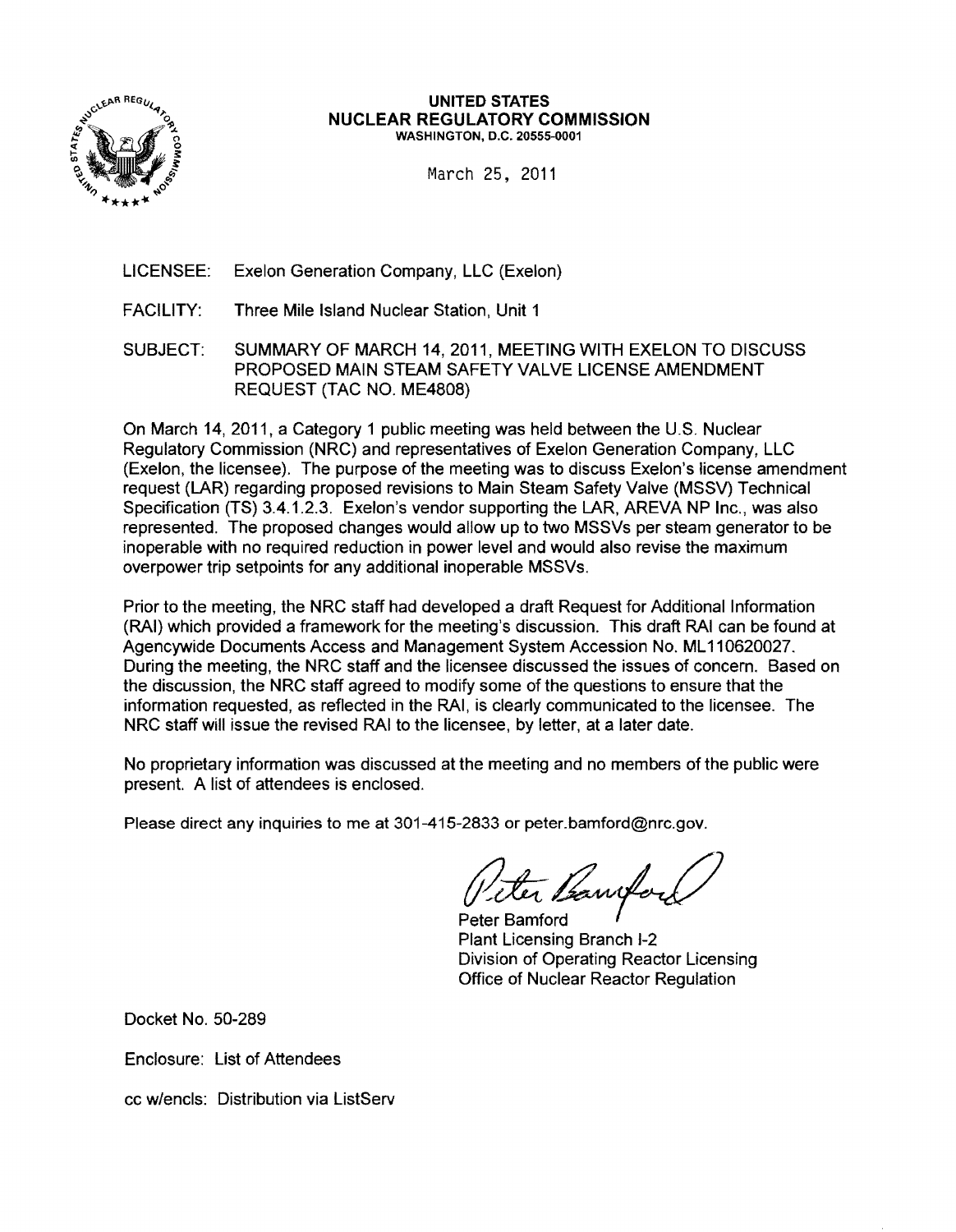# LIST OF ATTENDEES

### MARCH 14,2011, MEETING WITH EXELON GENERATION COMPANY, LLC

### THREE MILE ISLAND, UNIT 1

# MAIN STEAM SAFETY VALVE LICENSE AMENDMENT REQUEST

### **EXELON**

Wendi Croft John Piazza Bill McSorley Michael Harty

## AREVA

Thomas Beckham Keith Higar William Walters

#### **NRC**

Peter Bamford Ben Parks Ashley Guzzetta Stan Gardocki Garry Armstrong